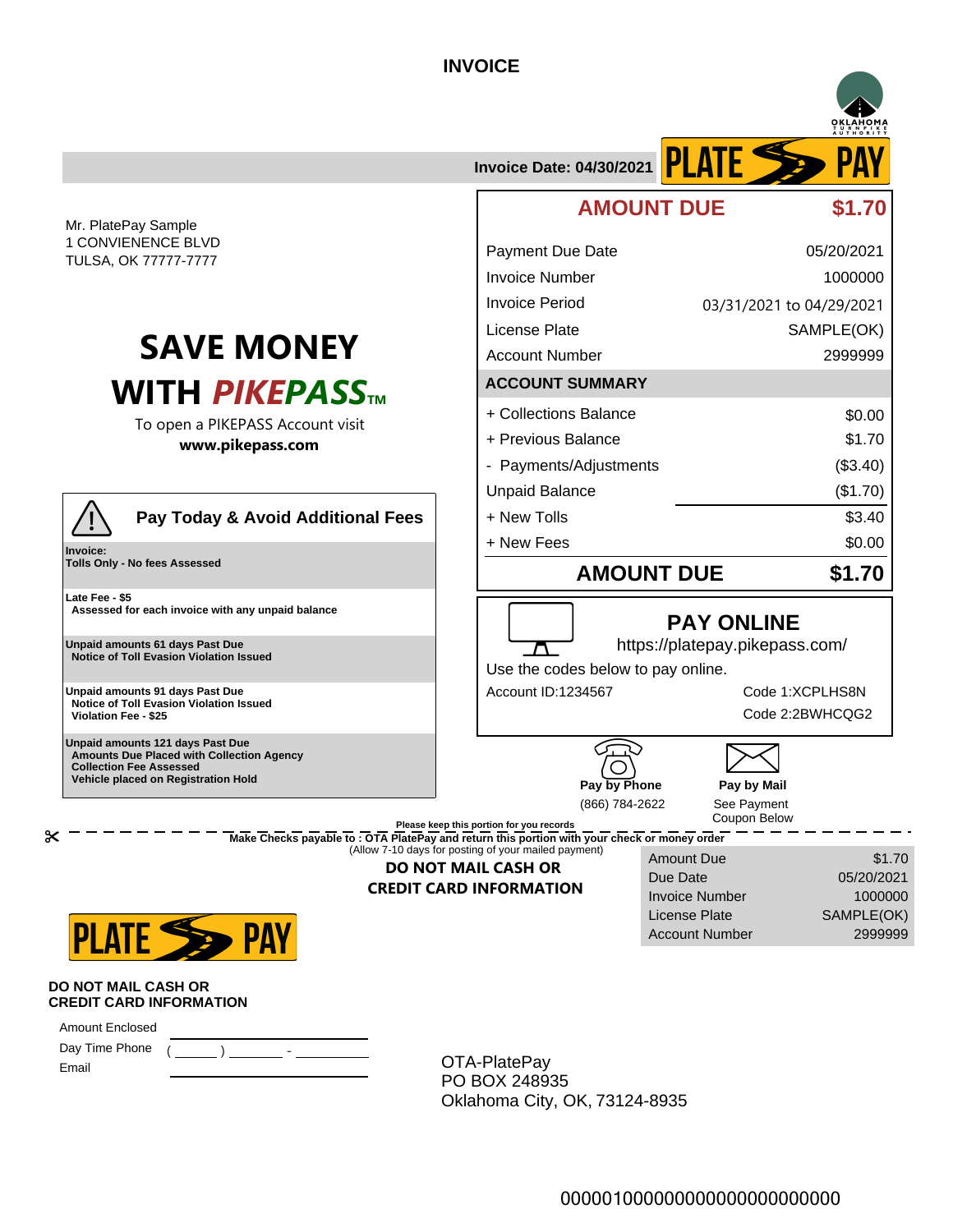## **ATTENTION:**

You may contest this Invoice using the Affidavit of Non-Liability located on the PlatePay website at https://platepay.pikepass.com.

Failure to pay or contest an invoice issued by the Oklahoma Turnpike Authority (OTA) in connection with its PlatePay toll collection system within 21 days of receipt is a violation of the OTA Electronic Toll Collection Act 47 O.S. §11-1401 et. seq. and may result in additional penalties and fees including Administrative Fees, Violation Fees, Collection Fees, and a Vehicle Registration Hold that marks the vehicle for non-renewal until all past due tolls and fees are paid in full.

You may contest this Invoice using the Affidavit of Non-Liability included herein, or by visiting the PlatePay website at PIKEPASS.com/PlatePay.

| <b>Summary of Invoiced Amounts Due</b>       |                             |                         |              |             |                                 |              |
|----------------------------------------------|-----------------------------|-------------------------|--------------|-------------|---------------------------------|--------------|
| <b>Invoice Info</b>                          | Date Fee<br><b>Assessed</b> | <b>Transaction Type</b> | <b>Tolls</b> | <b>Fees</b> | Payments/<br><b>Adjustments</b> | <b>Total</b> |
| Invoice#: 2000001<br>Orig. Due: 04/20/2021   |                             | Payments/Adjustments    |              |             | (\$1.70)                        |              |
|                                              |                             | PlatePay Toll           | \$1.70       |             |                                 |              |
| From Date: 03/26/2021<br>To Date: 03/30/2021 |                             |                         | \$1.70       |             | ( \$1.70)                       | \$0.00       |
| Invoice#: 2000002<br>Orig. Due: 05/20/2021   |                             | Payments/Adjustments    |              |             | (\$1.70)                        |              |
|                                              |                             | PlatePay Toll           | \$3.40       |             |                                 |              |
| From Date: 03/31/2021<br>To Date: 04/29/2021 |                             |                         | \$3.40       |             | (\$1.70)                        | \$1.70       |
| In Collections:                              |                             |                         |              | \$0.00      |                                 |              |
| \$5.10<br>(\$3.40)<br><b>Total Due:</b>      |                             |                         |              |             | \$1.70                          |              |